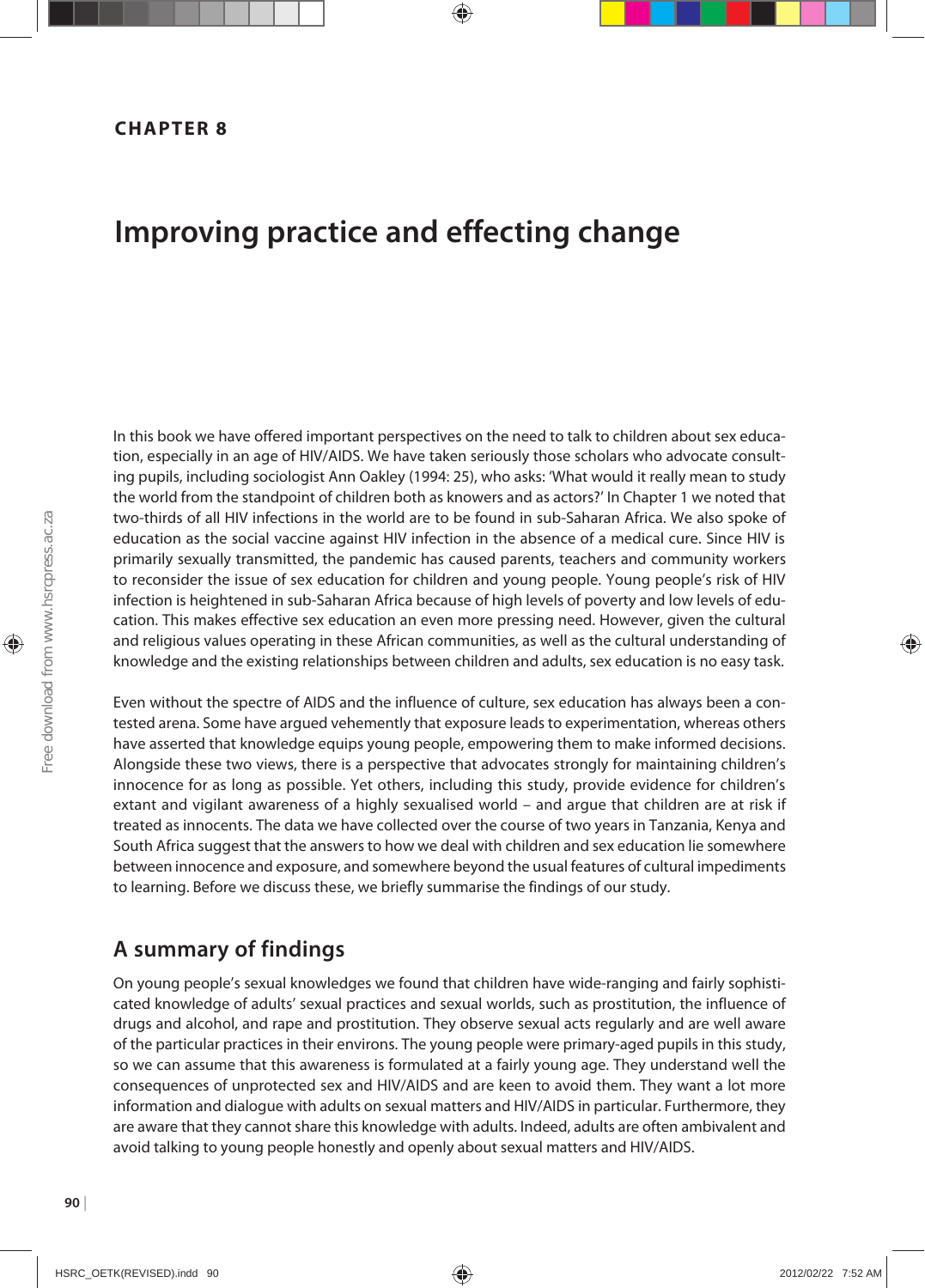On sex education in schools, we found that children want a more interactive and active pedagogy that allows them to engage with their own knowledge and to talk about their lack of knowledge. They are concerned that the information they get is unrealistic and does not reflect the world in which they live. Teachers affirmed what pupils said about current HIV/AIDS education – though there were a few who tried to be open about sexuality. Teachers want to help, but not many are confident or feel well resourced. Teachers articulated numerous challenges to their practice, mostly identifying technical and social issues that impede their complete participation in HIV/AIDS-education delivery. Some are more frightened of engaging in discussions about HIV/AIDS than others. There is a fear in particular of disapproval from parents and community leaders. The school or the practices in school are influenced by the wider community and the dominant attitudes of the community (e.g. religion and cultural practices). Therefore, the school is a mirror of the community in which it is located. There are very different conceptions about the values and approaches that might be effective and which of these should be adopted.

In a later phase of our study, we held dialogues among all three groups of our study participants – children, teachers and community stakeholders. Our theory of change was that the way to shift attitudes and engage with the sexual knowledge of young people might be to share the findings of the data on young people's sexual knowledge and their preferred form of sex education. When we did this, we found that adults (teachers, parents and community leaders) were surprised at and interested in the extent and nature of the young people's knowledge. Community stakeholders, though supportive of HIV/AIDS education in the school, felt that it should be taught within the confines of a protective discourse. Nevertheless, adults were generally willing to engage with the idea of non-naïve young people and that this fact offered a different possibility in terms of sex and HIV/AIDS education. Adults seemed open to the potential for dialogue about HIV/AIDS education for their young people, although some intractable problems remained.

In reflecting on our findings and thinking ahead to how they might influence practice, we have located two important learnings regarding innocence and culture, and their relation to the sex and AIDS education curriculum in school, which we will address in turn.

#### **Between innocence and exposure/empowerment**

In all our primary schools, in all three country sites, we observed indications of children's exposure to sexualised behaviour and sexual activity. Their home and community environments have exposed them to 'live sex'. Children bring these sexual knowledges from home and the community into school – although they frequently leave it at the door of the classroom. The secret sexual lives they know about and live are seldom discussed in the classroom. Instead, they and the adults in their lives (including their teachers) enact an elaborate charade of 'the innocence of childhood' along with a structured and organised way of learning. These public sexual lives that children see and from which they derive everyday knowledge are in sharp contrast to the formal curriculum taught in school. The insulation and boundary between the two is strong and clear. The school context offers factual information and prohibitive and protective discourse which is removed from the pupils' lived experiences. Meanwhile, everyday knowledges provide unfiltered information, from which children could benefit through discussion. In fact, throughout our study children made it clear that they want to make sense of what they see through discussion with trusted adults. Teachers, especially, are the ones with whom they wish to engage and we can hypothesise that this is because of the particular role and relationship teachers have with children, especially in the primary age group. Teachers are seen as being different to parents, especially with regard to education in the sexual domain.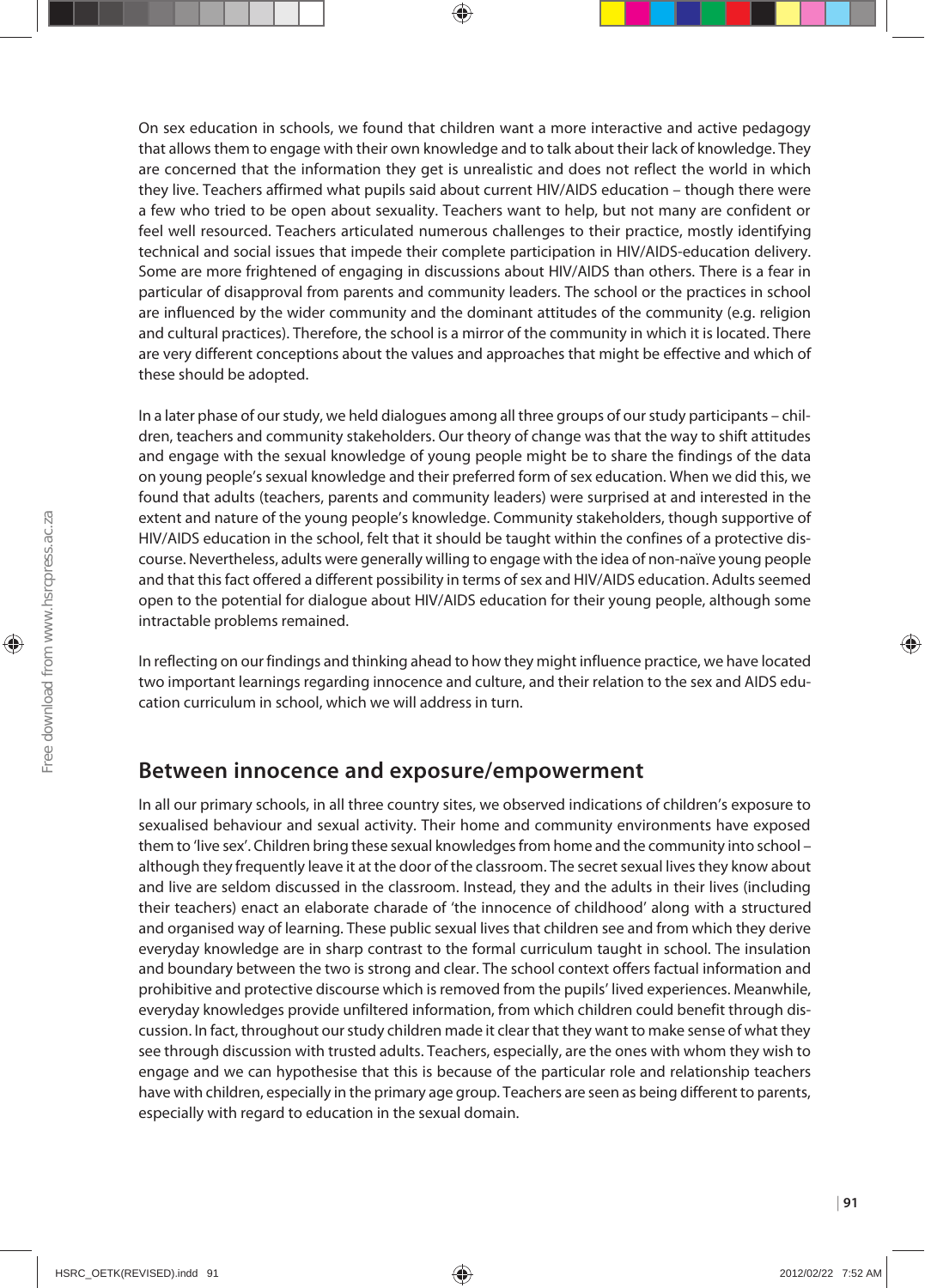Our data have shown children having a knowledgeable and sophisticated sexual world both in and out of the school – one which they are fully capable of articulating. A protective and repressive discourse does not seem appropriate for these young people. They know about sexual encounters: they see such encounters in buses, bushes, brothels, cemeteries and *keshas*. Some are engaged in sexual activity themselves. Their voices captured in our study show that they would want teachers (and other adults) to engage with these experiences in a comprehensive and interactive way. Arguably, pupils trust their teachers and want to be able to confide in them. How do teachers and parents respond to these implicit and overt requests for change to the way things have always been done?

Joanne Faulkner (2011) talks of how protecting childhood innocence enables adults to keep their own feelings of alienation and powerlessness at bay. It is a way of dealing with our own identity and fears about the world in which we live, together with its dangers and disappointments. As a result, there is an overvaluation of innocence; it is leading to an increasingly secluded and sentimentalised view of the importance of maintaining children as innocent. Faulkner's (2011: 68) analysis draws on philosophical and religious notions in which 'children are prone to impiety and in need of firm authority'. Key to her solution is the need for children to be seen as agents and citizens who can be involved in 'a deliberative, democratic practice' (Faulkner 2011: 76). She further argues that '[c]hildren are as capable as adults of responding to others' views if such views are offered in the spirit of reciprocity' (Faulkner 2011: 76). This we saw in the dialogues as well as in the various other techniques we used in order to elicit children's view on sex education and to interrogate their sexual knowledges.

Perhaps most powerfully, Faulkner (2011: 76) argues that 'involvement in family and community decision making not only empowers children, but also allows them to experience…responsibility…agency and freedom'. This she believes to be a practice 'more rewarding than exercising authority over children and underestimating their capacities…[and makes adults]… less prone to indulge projective fantasies of savages, not quite humans, and innocents in need of protection' (Faulkner 2011: 77). Though speaking in the context of families, Faulkner's vision may easily be extended to a school context. It does mean, however, that more consultation is required in order to ensure that parents and teachers are working towards a common goal and that teachers are not afraid to teach in the way that best serves the interests and needs of children.

Faulkner (2011: 128) concludes by arguing that:

Teenage desire and our inability to control it heightens adults' sense of vulnerability and helplessness and signals a loss of the sweet refuge from worry and work that childhood innocence is supposed to represent. To move beyond fear and towards more productive ways of coping with adolescents' passage from childhood to adulthood would require an attention to the views of children that is not yet evident in our culture.

In writing from Western perspectives and for Western families, Faulkner's views capture those of the adults in our study. To be sure, parents, teachers and community leaders we encountered displayed varying senses of the helplessness that Faulkner describes. She advocates 'relinquishing our investment in the idea of childhood innocence understood in terms of ignorance and protection' (Faulkner 2011: 126) in order to better serve children through open discussion that will ultimately protect them to a far greater extent than keeping them ignorant or innocent in a world that is far from it.

Of course, it may be argued that different communities have different needs regarding childhood innocence. For example, does the same argument apply in a middle-class community where children are not as exposed to 'live sex' as the young people in our study were? Is there not an argument to be made for protecting children until close to the time when they may need the information, rather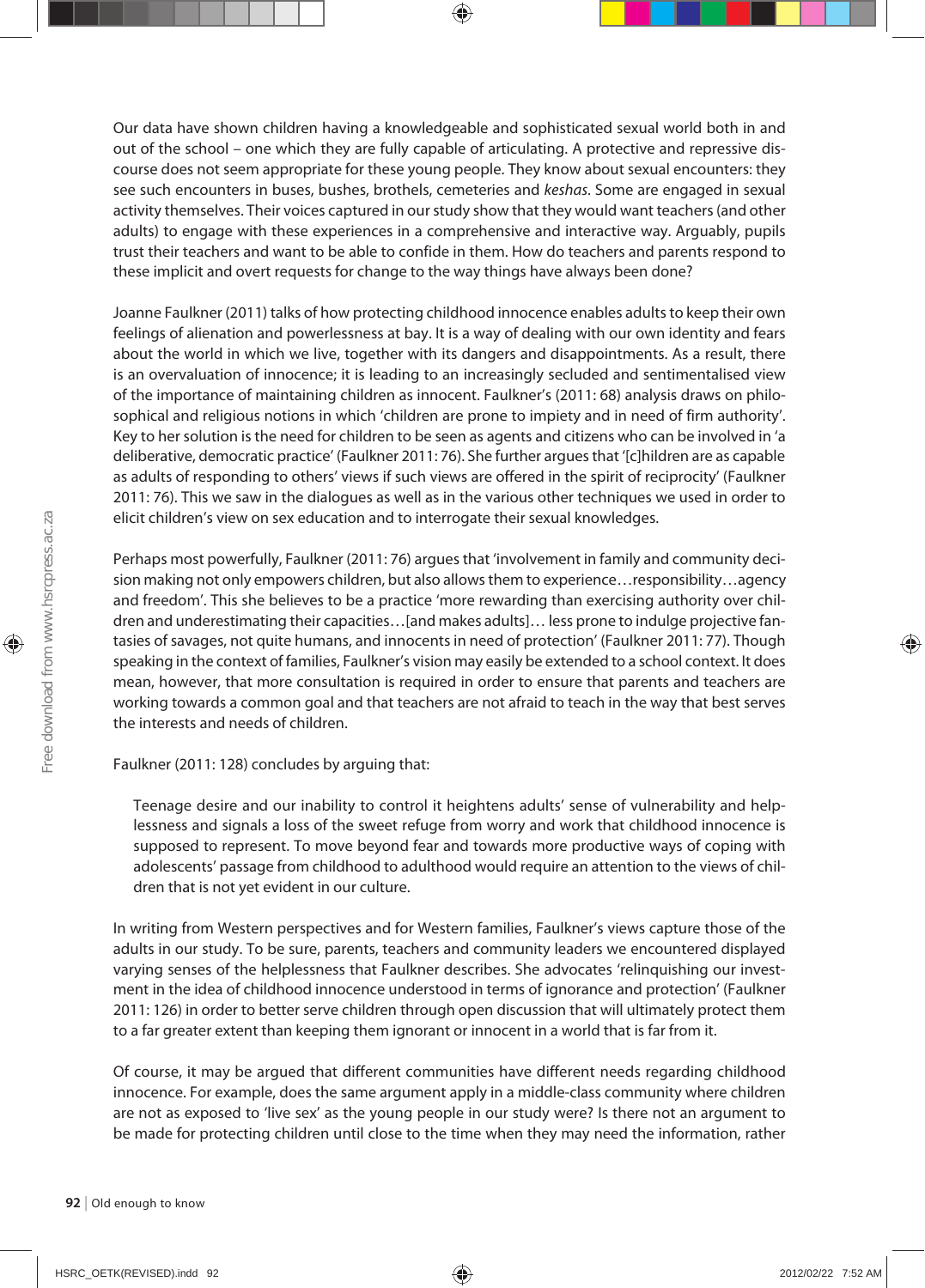than unnecessarily burdening them too soon? These are not easy questions to answer, but need to be interrogated in the context of community norms and experiences. Furthermore, in our study we have not differentiated between children who may be extremely protected and naïve and those who are not. Nor have we measured the range of explicit everyday knowledges within a class. It is our analysis that the social context of the community in which the school is located – and from which the children originate – means that children's everyday knowledges are similar. Though we have not tested this assumption empirically, our observations would support such a conclusion.

Everyday knowledges are likely to differ between communities and within a community. Even children who are protected by parents and religious and cultural practices observe the realities in their midst. And irrespective of the environment, these 'open discussions' still come up against cultural impediments. But perhaps these are not as insurmountable as they may first seem.

## **Beyond cultural impediments to learning**

In the course of both our primary and secondary research, we repeatedly encountered teachers' lack of preparation and confidence in teaching sex and HIV/AIDS education in sub-Saharan Africa. For many, the controlling and lecture-led discourses and patterns of interaction seem to arise both from a lack of technical skills (theory, reflection on practice and preparation) and from cultural impediments to learning.

In much of this study we captured the voices of parents, teachers and children as they explained at length, and in some detail, the cultural obstacles to teaching and learning about sex education. Children mentioned how adults rarely spoke of sex, though they were frequently exposed to it in their homes and communities, as well as through media. Grandparents reiterated the cultural taboos in which parents did not speak to children, although there were some adults, such as initiation school teachers, aunts and older siblings, who were mandated to do so (Van der Heijden & Swartz 2010).

These observations also connect to the position adopted by the school in relation to the community, especially with regard to sex and HIV/AIDS education. Again, we saw different positions being adopted. In some cases, the schools perceived their role to be that of change agents leading the way in giving a widely conceived education on HIV/AIDS. In other cases, schools saw themselves as reflections of community attitudes and were fearful of challenging the status quo. In moving beyond these cultural impediments to learning, we must now seek to answer the questions, what sort of support would teachers need to engage in effective, interactive HIV/AIDS education? And what can aid teachers in the perceived clash of expectations between their community and their classroom?

In writing on the relationship between pedagogy and culture, Robin Alexander (1999, 2000) offers a non-ethnocentric way of viewing both questions when he states that 'teaching is an act while pedagogy is both act and discourse…Pedagogy connects the apparently self-contained act of teaching with culture, structure and mechanisms of social control' (Alexander 2000: 540). He highlights a trio of key factors – knowledge, the learner and the teacher – in the relationship between culture and pedagogy. In our study we have learnt a great deal about all three of these, the multiple ways in which they are rooted in culture and the tensions that exist between them.

With regard to knowledge, we have seen first-hand the reliance on formal, factual knowledge and the use of the book as the authoritative source. Teachers told us and showed us the importance of providing an authoritative response. They did so for two reasons – to protect themselves from criticism and because this is the cultural model with which they grew up. There is an overwhelming expectation that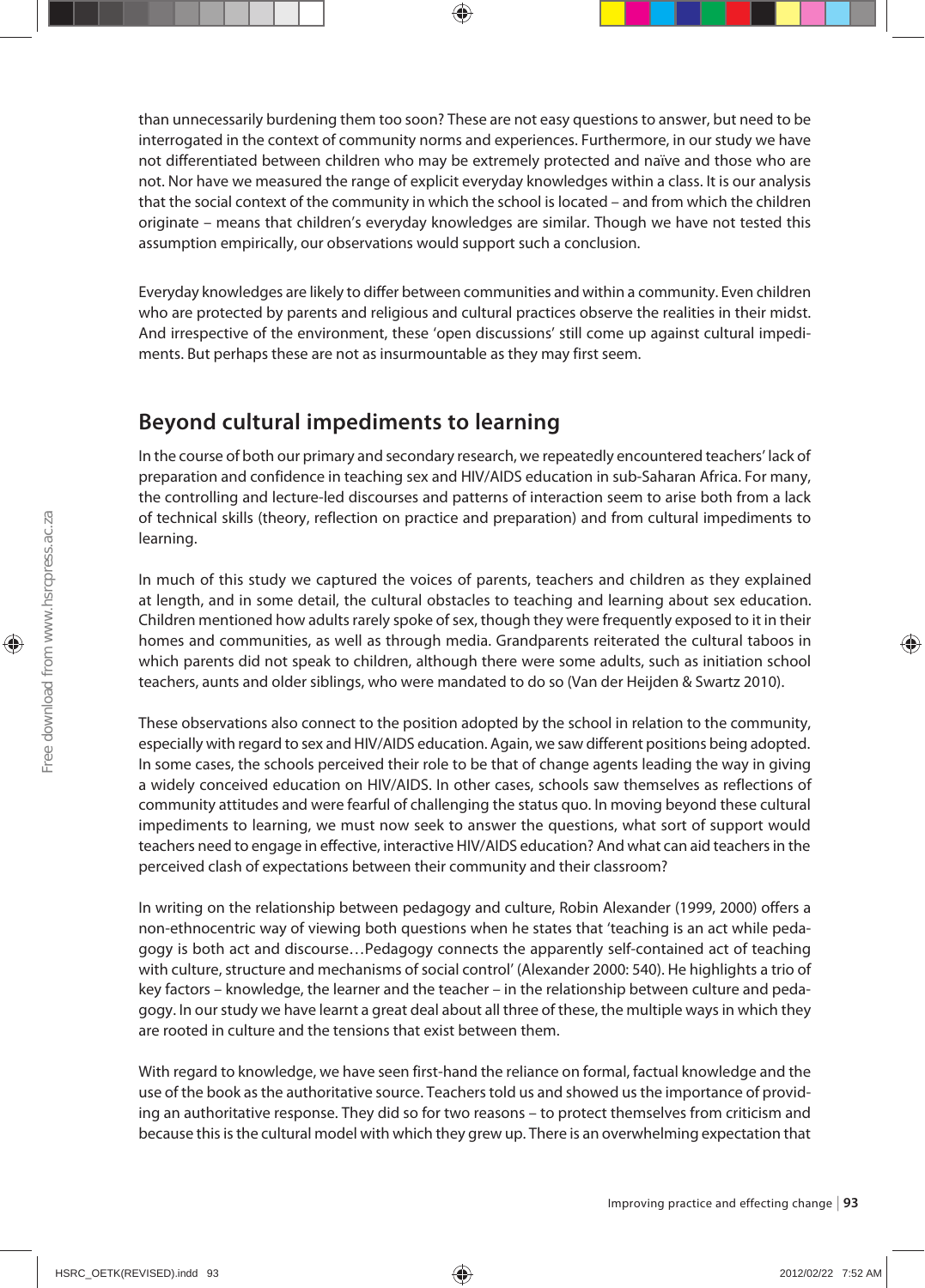they will be transmitters of factual and definitive information. The Bernsteinian framework that helped us distinguish vertical from horizontal and everyday from formal was enormously useful in this regard (and will be returned to later).

As for teachers, we have seen their dilemmas very clearly, especially with respect to their preparation and teaching. You cannot teach what you are not confident to teach. And you cannot vary your pedagogy if it is the only transmission model with which you are familiar. Teachers – their selection, preparation and ability – are key to education; in the contexts in which we researched it was clear to see the complexity of their positions and the sociocultural tug of war in which they find themselves. Teachers see and feel the immediate pressures and needs of the pupils – we have evidence of that. But we also see teachers caught up in the silences, stigmas and preconceptions of their culture. They have not been prepared to engage pedagogically in the sort of interaction and learning that the pupils want, namely answering real questions about real-life dilemmas. As a result, they lack confidence and choose not to engage. This suggests that a different sort of training and preparation is needed for teachers in order to equip them adequately to provide sex and AIDS education. Most importantly, consensus through consultation with stakeholders is essential in order for teachers to be given permission to pursue a different kind of education.

With regard to the learner, teachers have a choice to make regarding whether to keep them passive recipients or view them as sexual actors and inhabitants of a complex sexual world. From our data it is clear that children desire to engage in schooling and classroom practice. They showed us the very complex situations with which matters of HIV and sexuality presented them. They also displayed both agency and interpretive ability in making sense of these. Their judgements routinely navigate life-anddeath situations. They want to bring these processes, situations and discussions (i.e. their informal knowledge) into school and they have clearly told us that they see teachers as the adults who can inform them and help them engage with this complex world. They want a more dialogic form of pedagogy. They are asking for a hybrid curriculum and for help in negotiating complexity. The adults know about the context to some extent, but are ambivalent and caught in the authoritative transmission model of knowledge that is their cultural and historical model. In our study we have seen that, even in impoverished contexts, children and adults are able to change the status quo, though the inertia to do so is great and sometimes overwhelming.

Finally, Alexander (2000: 27) suggests that opportunities for change to pedagogy and the curriculum are 'vastly increased and enriched if we extend it beyond the boundaries of one school to others, one region to others, one culture to others and one country to others'. The challenges that children and teachers face in the three countries in which we conducted our fieldwork are not unique. In all societies religious, cultural and moral mores are frequently at odds with progressive learner-centred approaches. Innocence is valued all over the world; adulthood is associated with authority. Consultation is necessarily time-consuming and fraught, but demands reflection on practice. Jacob (2009: 313) calls for 'reflective HIV education design' and describes this reflective practice as 'a balancing act':

Reflective HIV and AIDS education design is an ongoing balancing act; it requires participation by all key stakeholders who have the necessary ownership to achieve a unified goal…Reflective designers of programmes must balance or address many elements. These include culture, religion, access to information and technology, costs, and relevance to local, national, regional, and international contexts.

Both Alexander and Jacob's analyses are essential for changing pedagogy. In concluding this study, we return to Basil Bernstein and the many ways in which he has provided us with analytical lenses and action steps towards changing the way in which sex and AIDS education is approached with children.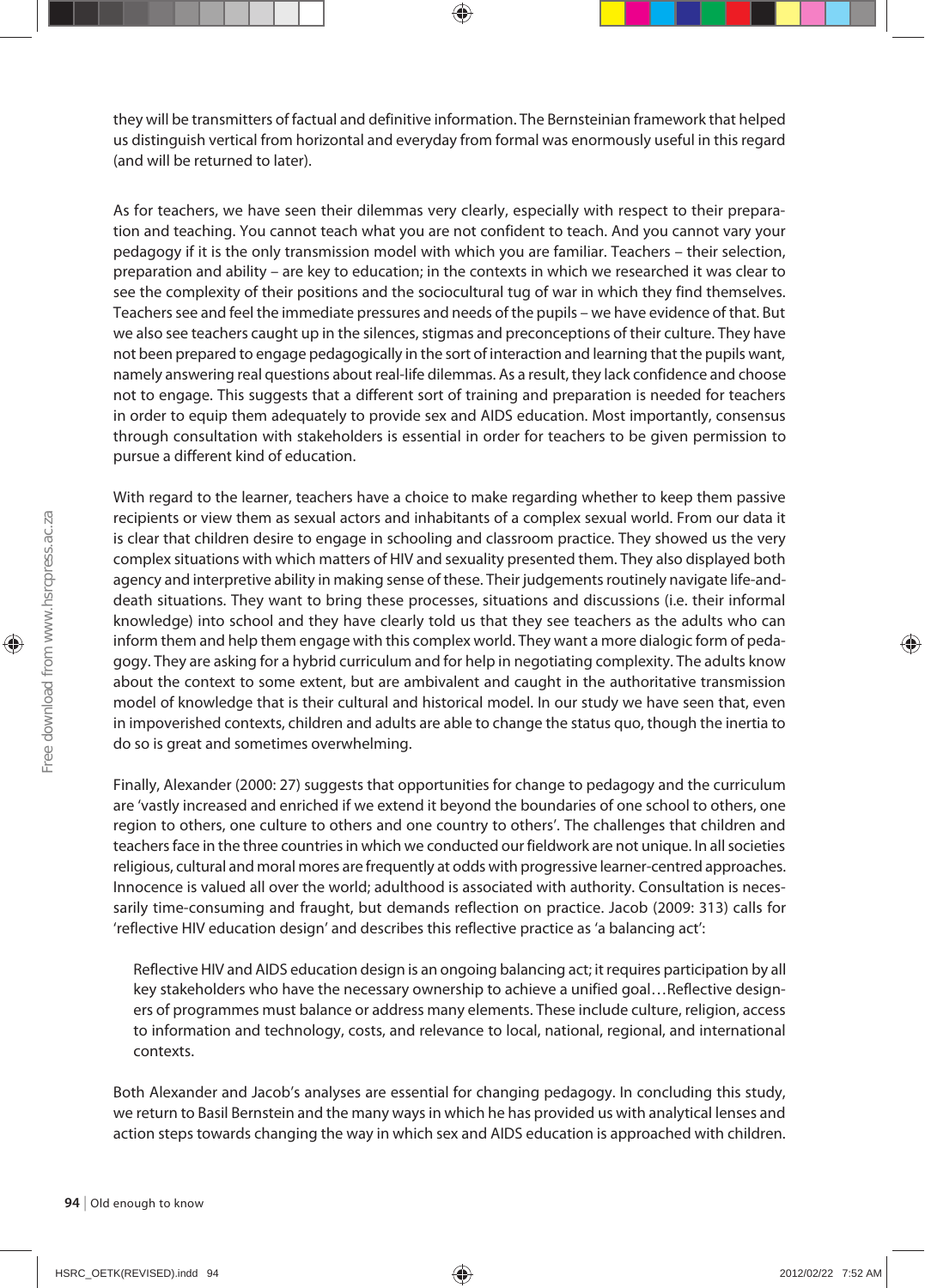## **Back to Bernstein and consulting pupils**

Throughout this study we have used Bernstein's insights to guide our understandings and interpretations of data. We began with a material interest in understanding how everyday knowledges interacted with formal knowledges. We discovered that with regard to sex and HIV/AIDS education, they seldom did. In Chapter 6 we spoke of 'weakly framed' curricula with regard to the content of sex and AIDS education. For Bernstein, 'framing' is related to the transmission of knowledge through pedagogic practices. Framing refers to where the control lies when communication takes place in a classroom, and 'the degree of control teacher and pupil possess over the selection, organization, pacing and timing of the knowledge transmitted and received in the pedagogical relationship' (Bernstein 1973: 88). According to Bernstein (1990b: 100), 'framing regulates the form of its legitimate message'. Strong framing, therefore, refers to a limited degree of options for the teacher and students; weak framing implies more freedom. It seems appropriate for sex and AIDS education to be weakly framed. It also allows for the incorporation of everyday knowledge into the formal school curriculum.

Another of Bernstein's ideas of relevance here is his distinction between a competence and performance curriculum. In a competence curriculum Bernstein (1996) asserts that the aim is to develop learners' innate competencies. Competence curricula are characterised by integration between subjects and strong links are made between school learning and real life. Knowledge is not imposed from outside, but is instead drawn out and is based on learners' own experiences and everyday knowledge. This focus on learners' own experiences builds confidence. In the context of the skills needed to navigate life in a sexualised world not always safe for children, this confidence is an important contribution to protecting children. This is another way in which children can be protected, and, notably one that does not result in shielding them from important discussions about information they already have. In this respect, protection is not from innocence but from harm. For Bernstein, like Freire, a competence curriculum is concerned with education as an act of emancipation – building competence in children's lives in order to assist them in overcoming their social contexts and situations. The role of a teacher in a competence curriculum is as the facilitator of learning. This is especially important in order to address the fear that teachers face in teaching knowledge that is deemed inappropriate or culturally frowned upon.

#### **Conclusion**

In this study we have offered detailed data about the nature, sources and processes of the knowledges that young people bring into the classroom. We have begun to understand how children acquire their knowledge, what importance is attached to different sources, the ways in which poverty produces specific knowledges and how these knowledges interact with existing curricula and pedagogies. In the main, children know a lot about sex, but are forced to hide this knowledge in the more formal spaces of classroom and home. The most interesting finding is that while children are not keen to experiment with this knowledge, they are curious: what happens if condoms break? How do gay people have sex? How does the virus work?

Throughout, we have argued for a more 'open-ended' pedagogy in which teaching practices are 'participatory, more interactive, adventurous, learner-centred' (Dembélé & Lefoka 2007: 536). We noted that such practices are challenging in sub-Saharan African classrooms not only because of the barriers of inadequate resources and training, but also because of the incongruence between these pedagogies and teachers' views on the nature of knowledge, the purpose of education and the desired relationships between adults and children.